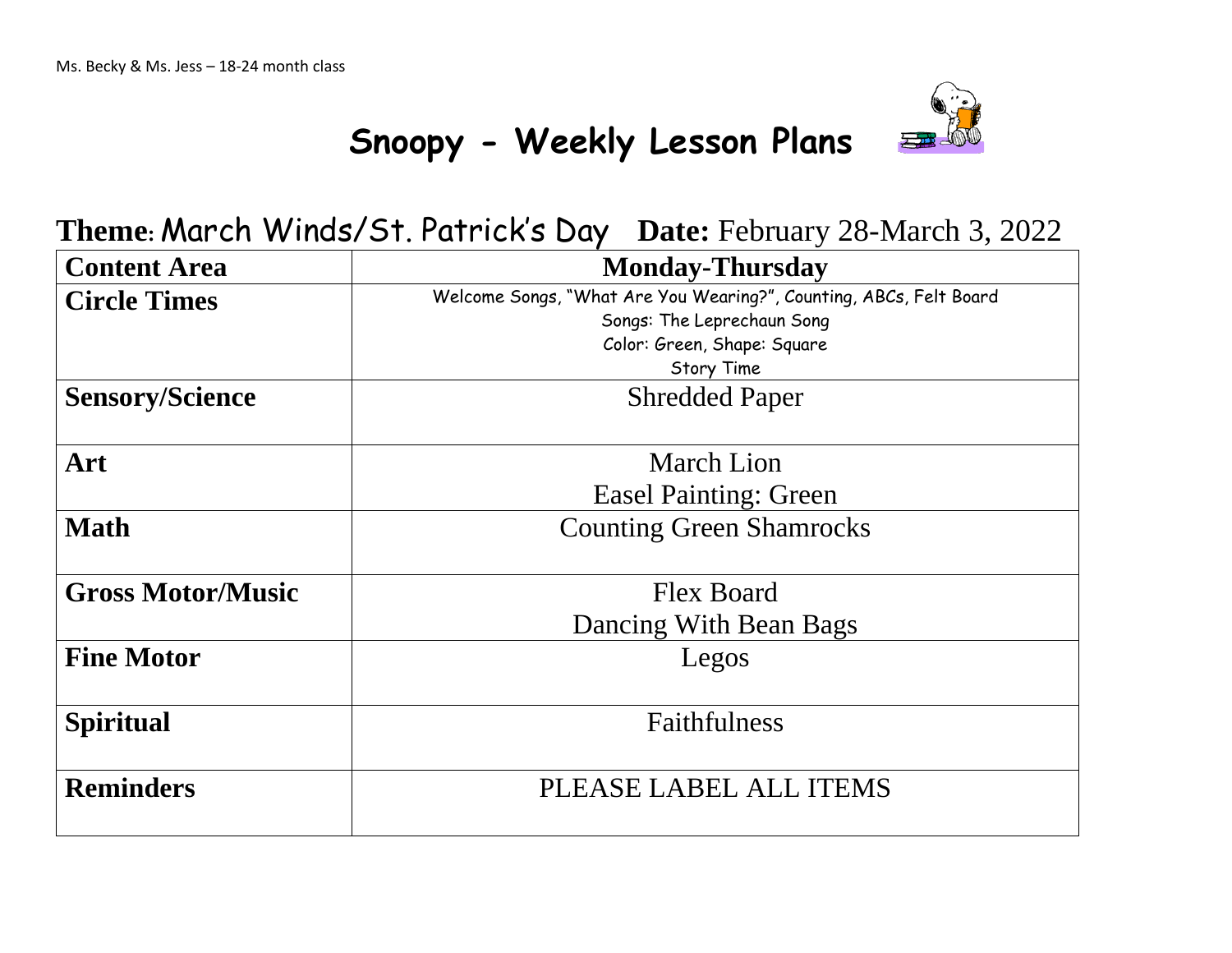

#### Theme: March Winds/St. Patrick's Day Date: March 7-10, 2022

| <b>Content Area</b>      | <b>Monday-Thursday</b>                                             |
|--------------------------|--------------------------------------------------------------------|
| <b>Circle Times</b>      | Welcome Songs, "What Are You Wearing?", Counting, ABCs, Felt Board |
|                          | Songs: The Leprechaun Song                                         |
|                          | Color: Green, Shape: Square                                        |
|                          | Story Time                                                         |
| <b>Sensory/Science</b>   | <b>Shredded Paper</b>                                              |
|                          |                                                                    |
| Art                      | <b>Shamrocks</b>                                                   |
|                          | <b>Easel Painting: Green</b>                                       |
| <b>Math</b>              | <b>Blocks</b>                                                      |
|                          |                                                                    |
| <b>Gross Motor/Music</b> | <b>Flex Board</b>                                                  |
|                          | Dancing With Bean Bags                                             |
| <b>Fine Motor</b>        | Peppa Pig                                                          |
|                          |                                                                    |
| <b>Spiritual</b>         | Faithfulness                                                       |
|                          |                                                                    |
| <b>Reminders</b>         | PLEASE LABEL ALL ITEMS                                             |
|                          |                                                                    |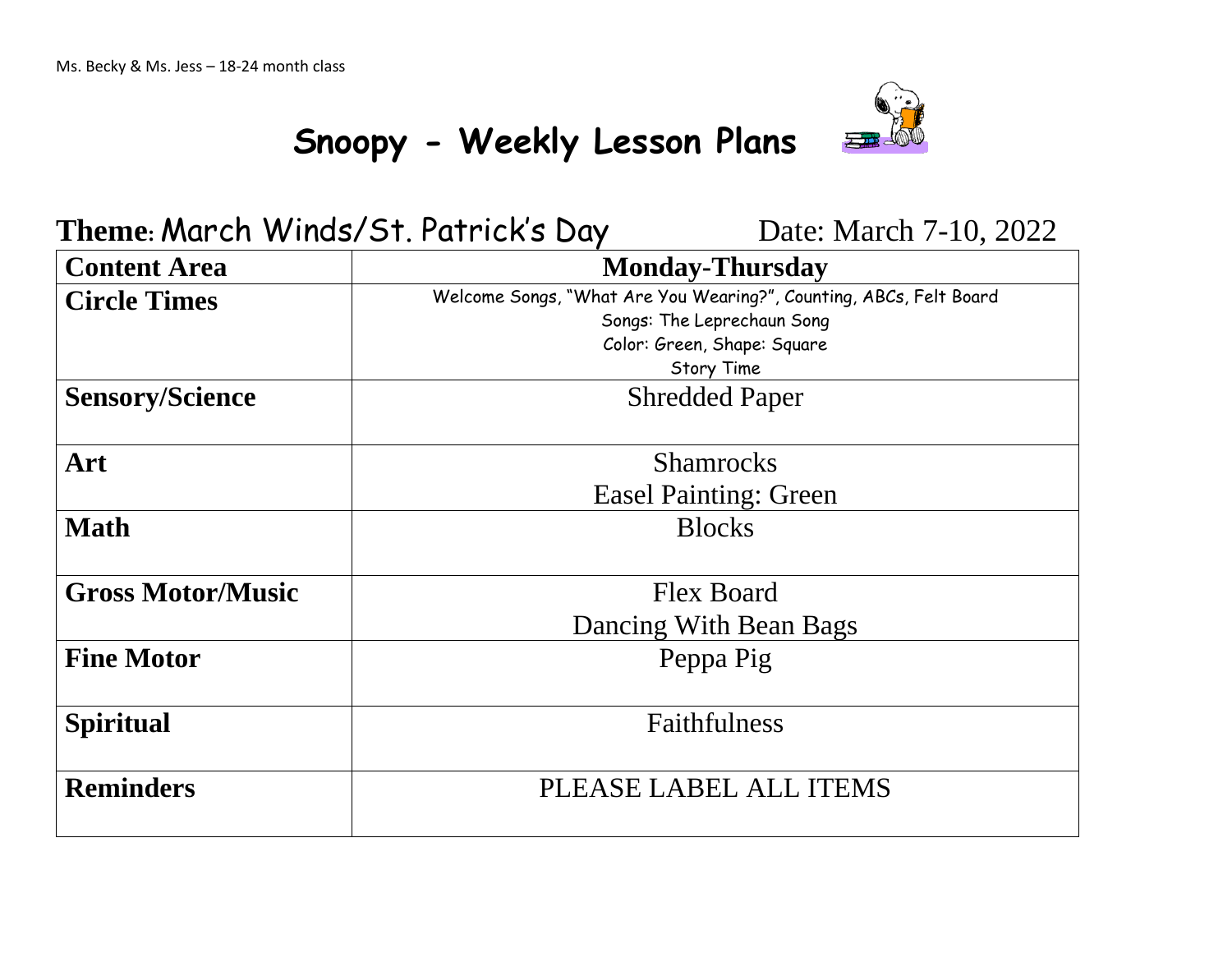

### **Theme: March Winds/St. Patrick's Day** Date: March 14-17, 2022

| <b>Content Area</b>      | <b>Monday-Thursday</b>                                                                           |
|--------------------------|--------------------------------------------------------------------------------------------------|
| <b>Circle Times</b>      | Welcome Songs, "What Are You Wearing?", Counting, ABCs, Felt Board<br>Songs: The Leprechaun Song |
|                          | Color: Green, Shape: Square<br><b>Story Time</b>                                                 |
| <b>Sensory/Science</b>   | <b>Shredded Paper</b>                                                                            |
| Art                      | <b>Hot Air Balloon</b>                                                                           |
|                          | <b>Easel Painting: Green</b>                                                                     |
| <b>Math</b>              | <b>Blocks</b>                                                                                    |
| <b>Gross Motor/Music</b> | <b>Flex Board</b>                                                                                |
|                          | Dancing With Maracas and Scarves                                                                 |
| <b>Fine Motor</b>        | <b>Shape Sorter</b>                                                                              |
| <b>Spiritual</b>         | Faithfulness                                                                                     |
| <b>Reminders</b>         | PLEASE LABEL ALL ITEMS                                                                           |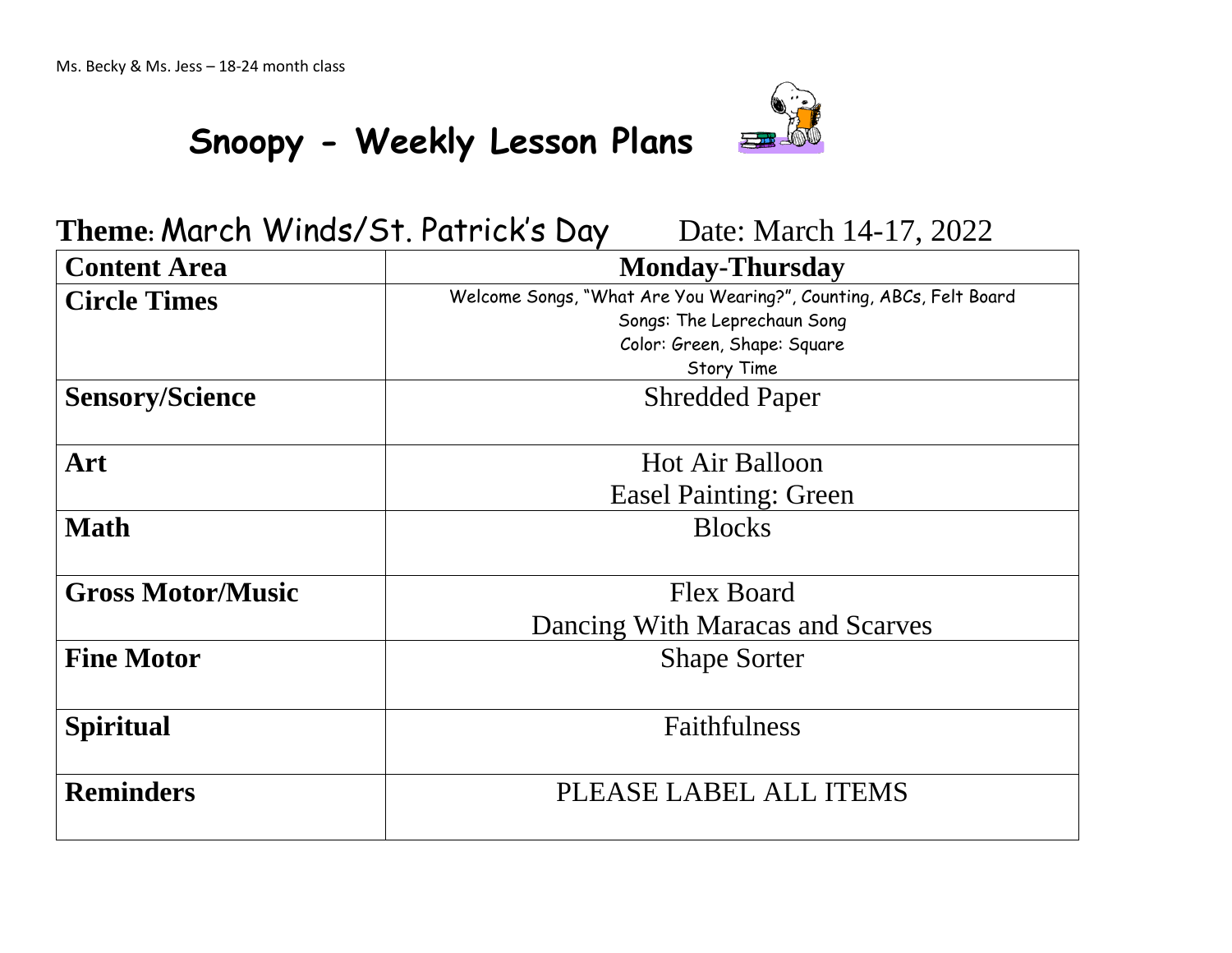

**Theme**: March Winds/St. Patrick's Day Date: March 21-24, 2022

| <b>Content Area</b>      | <b>Monday-Thursday</b>                                                                                                          |
|--------------------------|---------------------------------------------------------------------------------------------------------------------------------|
| <b>Circle Times</b>      | Welcome Songs, "What Are You Wearing?", Counting, ABCs, Felt Board<br>Songs: The Leprechaun Song<br>Color: Green, Shape: Square |
|                          | Story Time                                                                                                                      |
| <b>Sensory/Science</b>   | <b>Shredded Paper</b>                                                                                                           |
| Art                      | Lamb                                                                                                                            |
|                          | <b>Easel Painting: Green</b>                                                                                                    |
| <b>Math</b>              | <b>Stacking Cups</b>                                                                                                            |
| <b>Gross Motor/Music</b> | <b>Balance Beam</b>                                                                                                             |
|                          | Dancing With Bean Bags                                                                                                          |
| <b>Fine Motor</b>        | <b>Farm Animals</b>                                                                                                             |
| <b>Spiritual</b>         | Faithfulness                                                                                                                    |
| <b>Reminders</b>         | PLEASE LABEL ALL ITEMS                                                                                                          |